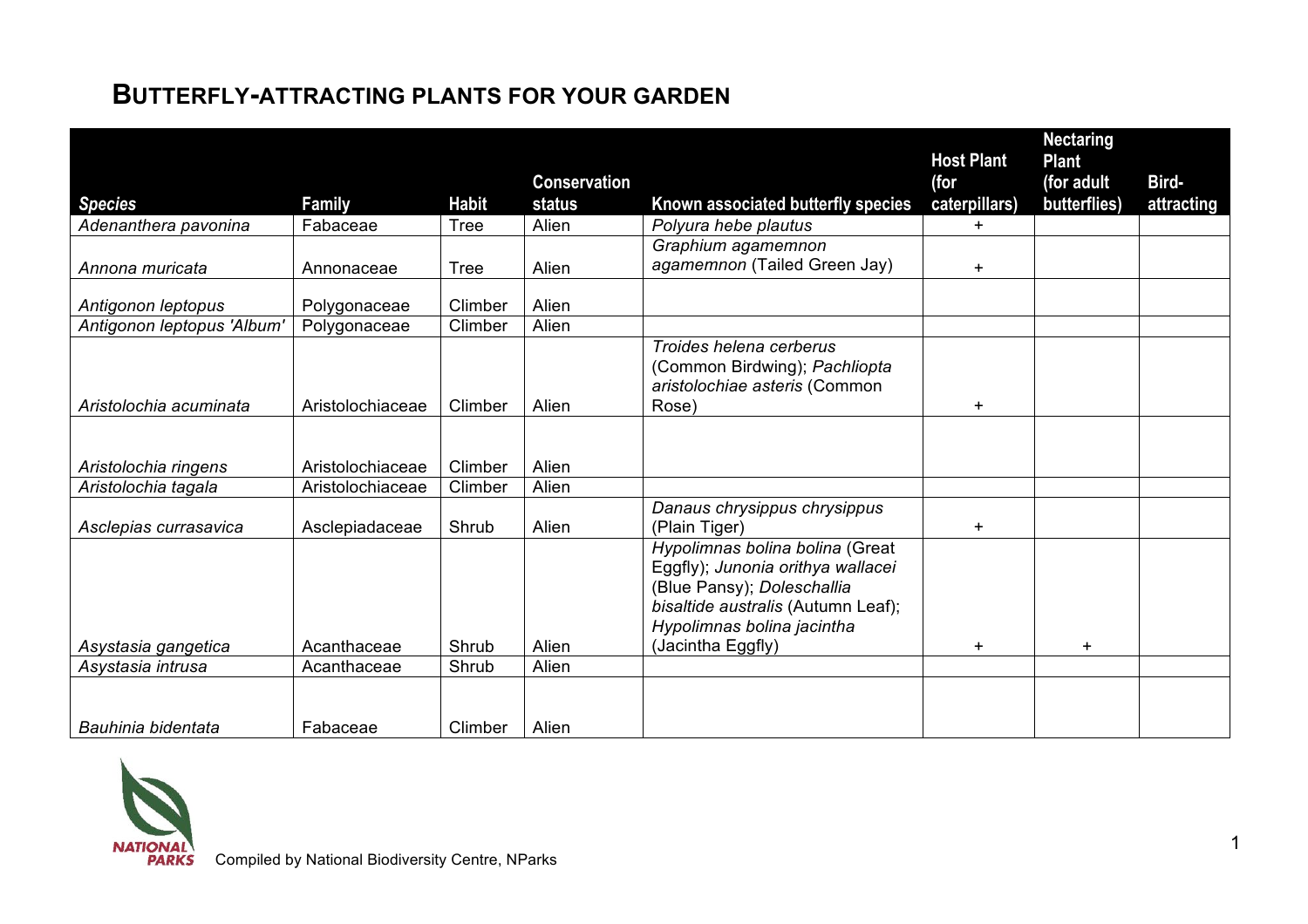|                           |                     |              |                     |                                    | <b>Host Plant</b> | <b>Nectaring</b><br><b>Plant</b> |            |
|---------------------------|---------------------|--------------|---------------------|------------------------------------|-------------------|----------------------------------|------------|
|                           |                     |              | <b>Conservation</b> |                                    | (for              | (for adult                       | Bird-      |
| <b>Species</b>            | <b>Family</b>       | <b>Habit</b> | status              | Known associated butterfly species | caterpillars)     | butterflies)                     | attracting |
|                           |                     | Shrubby      |                     |                                    |                   |                                  |            |
| <b>Bridelia tomentosa</b> | Euphorbiaceae       | tree         | Alien               |                                    |                   |                                  |            |
|                           |                     | Shrubby      |                     |                                    |                   |                                  |            |
| Brownea coccinea          | Fabaceae            | tree         | Alien               |                                    |                   |                                  | $+$        |
|                           |                     | Shrubby      |                     |                                    |                   |                                  |            |
| Brownea grandiceps        | Fabaceae            | tree         | Alien               |                                    |                   |                                  |            |
|                           |                     | Shrubby      |                     |                                    |                   |                                  |            |
| Brownea rosa-de-monte     | Fabaceae            | tree         | Alien               |                                    |                   |                                  | $\pm$      |
| Buddleja asiatica         | <b>Buddlejaceae</b> | Shrub        | Alien               |                                    |                   |                                  |            |
| Buddleja davidii          | <b>Buddlejaceae</b> | Shrub        | Alien               |                                    |                   |                                  |            |
|                           |                     |              |                     | Eurema hecabe contubernalis        |                   |                                  |            |
| Caesalpinia pulcherrima   | Fabaceae            | Shrub        | Alien               | (Common Grass Yellow)              | $\pm$             |                                  |            |
|                           |                     |              |                     | Danaus chrysippus chrysippus       |                   |                                  |            |
| Calotropis gigantea       | Asclepiadaceae      | Shrub        | Alien               | (Plain Tiger)                      | $\ddot{}$         |                                  |            |
|                           |                     |              |                     | Hypolycaena erylus teatus          |                   |                                  |            |
|                           |                     |              |                     | (Common Tit); Catopsilia pomona    |                   |                                  |            |
| Cassia fistula            | Fabaceae            | <b>Tree</b>  | Alien               | pomona (Lemon Emigrant)            | $+$               |                                  |            |
| Cassia mimosoides         | Fabaceae            | Shrub        | Alien               |                                    |                   |                                  |            |
|                           |                     |              | <b>Critically</b>   |                                    |                   |                                  |            |
| Castanopsis inermis       | Fagaceae            | <b>Tree</b>  | endangered          |                                    |                   |                                  |            |
|                           |                     |              |                     | Chilasa clytia clytia (Common      |                   |                                  |            |
|                           |                     |              |                     | Mime); Graphium sarpedon           |                   |                                  |            |
| *Cinnamomum iners         | Lauraceae           | <b>Tree</b>  | Common              | luctiatus (Common Bluebottle)      | $\ddagger$        |                                  |            |
|                           |                     |              |                     | Papilio memnon agenor (Great       |                   |                                  |            |
| Citrus maxima             | Rutaceae            | <b>Tree</b>  | Alien               | Mormon)                            | $\ddot{}$         |                                  |            |
|                           |                     |              |                     | Papilio demoleus malayanus         |                   |                                  |            |
| Citrus spp.               | Rutaceae            |              | Alien               | (Lime Butterfly)                   | $+$               |                                  |            |
|                           |                     |              |                     |                                    |                   |                                  |            |
| Clematis aristata         | Ranunculaceae       | Climber      | Alien               |                                    |                   |                                  |            |

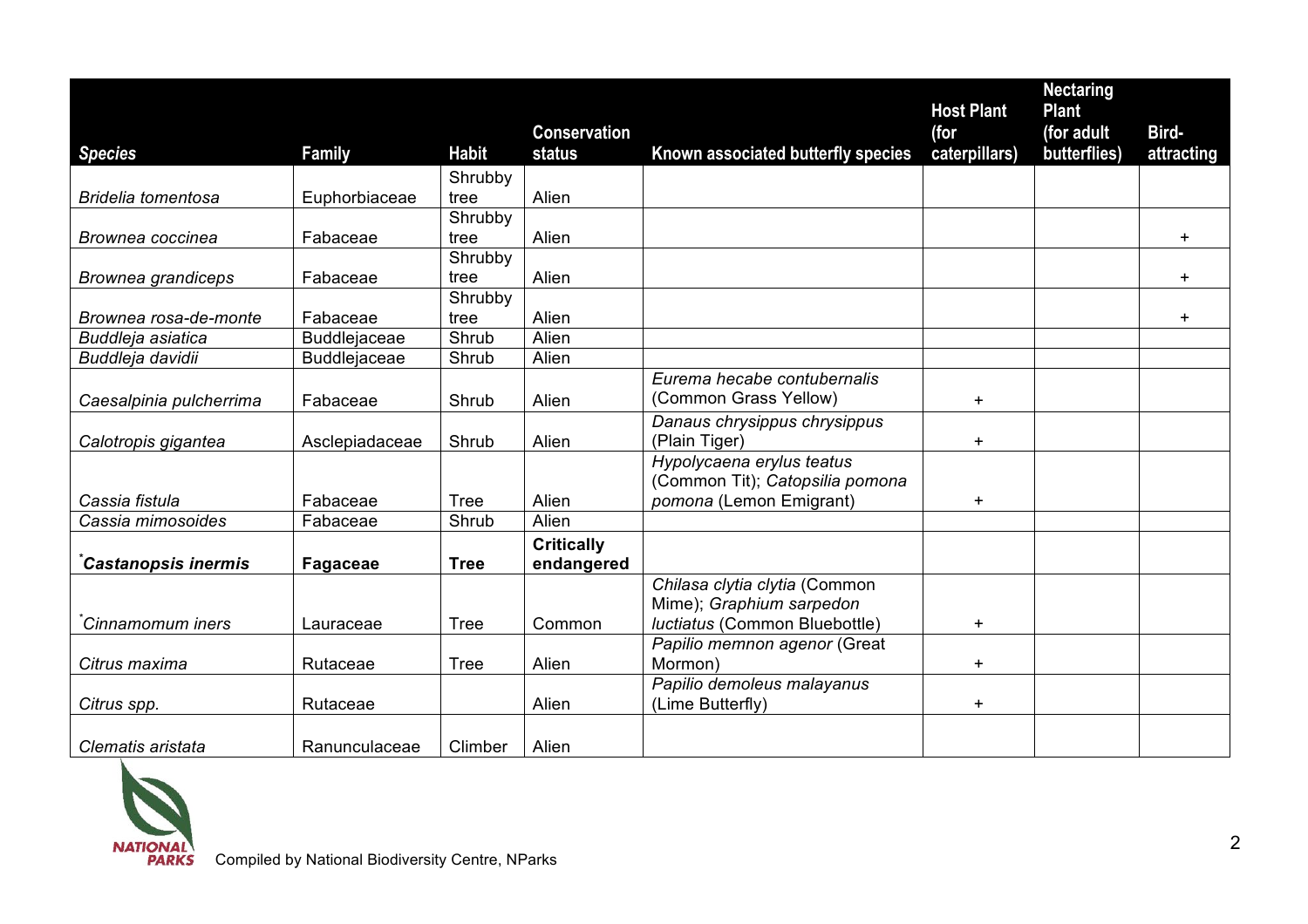|                                |                |              |                     |                                    | <b>Host Plant</b> | <b>Nectaring</b><br><b>Plant</b> |            |
|--------------------------------|----------------|--------------|---------------------|------------------------------------|-------------------|----------------------------------|------------|
|                                |                |              | <b>Conservation</b> |                                    | (for              | (for adult                       | Bird-      |
| <b>Species</b>                 | <b>Family</b>  | <b>Habit</b> | <b>status</b>       | Known associated butterfly species | caterpillars)     | butterflies)                     | attracting |
|                                |                |              |                     | Appias libythea olferna (Striped   |                   |                                  |            |
|                                |                |              |                     | Albatross); Pieris canidia         |                   |                                  |            |
|                                |                |              |                     | malayana (Cabbage White);          |                   |                                  |            |
| Cleome rutidosperma            | Capparaceae    | Shrub        | Alien               | Leptosia nina malayana (Psyche)    | $\pm$             |                                  |            |
| Clerodendrum inerme            | Lamiaceae      | Shrub        | Common              |                                    |                   |                                  |            |
| Clerodendrum myricoides        |                |              |                     |                                    |                   |                                  |            |
| 'Ugandense'                    | Labiatae       | Shrub        | Alien               |                                    |                   |                                  |            |
| Clerodendrum wallichii         | Labiatae       | Shrub        | Alien               |                                    |                   |                                  |            |
| Cordia cylindristachya         | Boraginaceae   | Shrub        | Alien               |                                    |                   |                                  |            |
| Crotalaria anagyroides         | Fabaceae       | Shrub        | Alien               | Lampides boeticus (Pea Blue)       | $+$               |                                  |            |
| Crotalaria mucronata           | Fabaceae       | Shrub        | Alien               |                                    |                   |                                  |            |
| <sup>*</sup> Crotalaria retusa | Fabaceae       | Shrub        | Common              |                                    |                   |                                  |            |
| Curcuma longa                  | Zingiberaceae  | Shrub        | Alien               | <b>Udaspes folus (Grass Demon)</b> | $+$               |                                  |            |
|                                |                | Parasitic    |                     | Delias hyparete metarete (Painted  |                   |                                  |            |
| Dendropthoe pentandra          | Loranthaceae   | shrub        | Alien               | Jezebel)                           | +                 |                                  |            |
|                                |                | Parasitic    |                     | Tajuria mantra mantra; Tajuria     |                   |                                  |            |
| Dendropthoe spp.               | Loranthaceae   | shrub        | Alien               | cippus maxentius (Peacock Royal)   | $\ddot{}$         |                                  |            |
| Duranta erecta                 | Verbenaceae    | Shrub        | Alien               |                                    |                   |                                  |            |
|                                |                |              |                     |                                    |                   |                                  |            |
| `Fagraea fragrans              | Loganiaceae    | Tree         | Common              |                                    |                   |                                  |            |
| Gardenia gjellerupii           | Rubiaceae      | Shrub        | Alien               |                                    |                   |                                  |            |
|                                |                |              |                     | Doleschallia bisaltide australis   |                   |                                  |            |
| Graptophyllum pictum           |                |              | Alien               | (Autumn Leaf)                      | +                 |                                  |            |
| Hamelia patens                 | Rubiaceae      | Shrub        | Alien               |                                    |                   |                                  |            |
|                                |                |              |                     | Parantica agleoides agleoides      |                   |                                  |            |
|                                |                |              |                     | (Dark Glassy Tiger); Ideopsis      |                   |                                  |            |
|                                |                |              |                     | vulgaris macrina (Blue Glassy      |                   |                                  |            |
| Hoya spp.                      | Asclepiadaceae | Climber      | Alien               | Tiger)                             | ٠                 |                                  |            |
| Ixora congesta                 | Rubiaceae      | Shrub        | Common              |                                    |                   |                                  | $+$        |

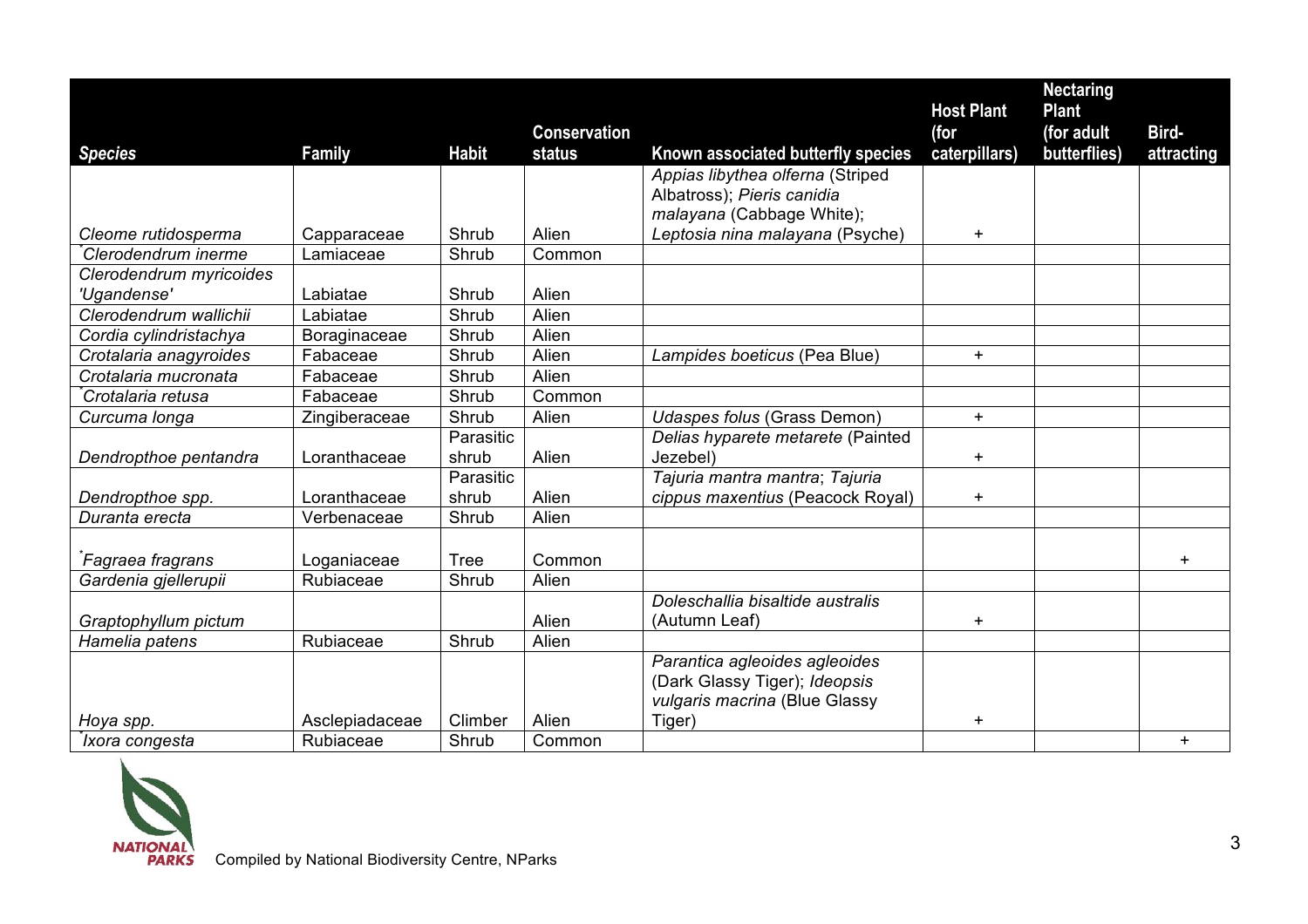|                           |                 |              |                     |                                    |                           | <b>Nectaring</b>    |            |
|---------------------------|-----------------|--------------|---------------------|------------------------------------|---------------------------|---------------------|------------|
|                           |                 |              | <b>Conservation</b> |                                    | <b>Host Plant</b><br>(for | Plant<br>(for adult | Bird-      |
| <b>Species</b>            | <b>Family</b>   | <b>Habit</b> | status              | Known associated butterfly species | caterpillars)             | butterflies)        | attracting |
|                           |                 |              |                     | Lebadea martha parkeri (Knight);   |                           |                     |            |
| Ixora spp. (big-leaf      |                 |              |                     | Hypolycaena erylus teatus          |                           |                     |            |
| varieties)                | Rubiaceae       | Shrub        | Alien               | (Common Tit)                       | $\ddagger$                | $\pm$               |            |
| Lantana camara            | Verbenaceae     | Shrub        | Alien               | Zizula hylax pygmea                | $+$                       | $+$                 |            |
| Lespedeza bicolor         | Fabaceae        | Shrub        | Alien               |                                    |                           |                     |            |
|                           | Scrophulariacea |              |                     | Junonia almana javana (Peacock     |                           |                     |            |
| Lindernia sessiflora      | e               | Shrub        | Alien               | Pansy)                             | $\ddag$                   |                     |            |
| Mandevilla sanderi        | Apocynaceae     | Climber      | Alien               |                                    |                           |                     |            |
|                           |                 |              |                     | Tanaecia iapis puseda (Horsfield's |                           |                     |            |
| Melastoma malabathricum   | Melastomaceae   | Shrub        | Common              | Baron)                             | $+$                       | $+$                 |            |
|                           |                 |              |                     | Graphium agamemnon                 |                           |                     |            |
| Michelia spp.             | Magnoliaceae    | <b>Tree</b>  | Alien               | agamemnon (Tailed Jay)             | $\ddot{}$                 |                     |            |
|                           |                 |              |                     | Papilio polytes romulus (Common    |                           |                     |            |
| Murraya koenigii          | Rutaceae        | Shrub        | Alien               | Mormon)                            | $\pm$                     |                     |            |
| Norantea guianensis       | Marcgraviaceae  | Climber      | Alien               |                                    |                           |                     |            |
|                           |                 |              |                     | Surendra vivarna amisena (Acacia   |                           |                     |            |
| Paraserianthes falcataria | Fabaceae        | <b>Tree</b>  | Alien               | Blue)                              | $+$                       |                     |            |
|                           |                 |              |                     | Euploea crameri bremeri (Spotted   |                           |                     |            |
| Parsonsia helicandra      | Apocynaceae     | <b>Tree</b>  | Alien               | <b>Black Crow)</b>                 | $+$                       |                     |            |
|                           |                 |              |                     | Cethosia cyane (Leopard            |                           |                     |            |
|                           |                 |              |                     | Lacewing); Acraea violae (Tawny    |                           |                     |            |
| Passiflora foetida        | Passifloraceae  | Climber      | Alien               | Coster)                            | $\ddag$                   |                     |            |
| Psophocarpus              |                 |              |                     | Neptis hylas papaja (Common        |                           |                     |            |
| tetragonolobus            | Fabaceae        | Climber      | Alien               | Sailor)                            | $\pm$                     |                     |            |
|                           |                 |              |                     | Phaedyma columella singa (Short    |                           |                     |            |
| Pterocarpus indicus       | Fabaceae        | <b>Tree</b>  | Alien               | <b>Banded Sailor)</b>              | $+$                       |                     |            |
| Radermachera 'Kunming'    | Bignoniaceae    | Shrub        | Alien               |                                    |                           |                     |            |
| Rondeletia leucophylla    | Rubiaceae       | Shrub        | Alien               |                                    |                           |                     |            |
| Ruellia repens            | Acanthaceae     | Shrub        | Alien               | Junonia almana javana (Peacock     | $\ddot{}$                 | $\pm$               |            |